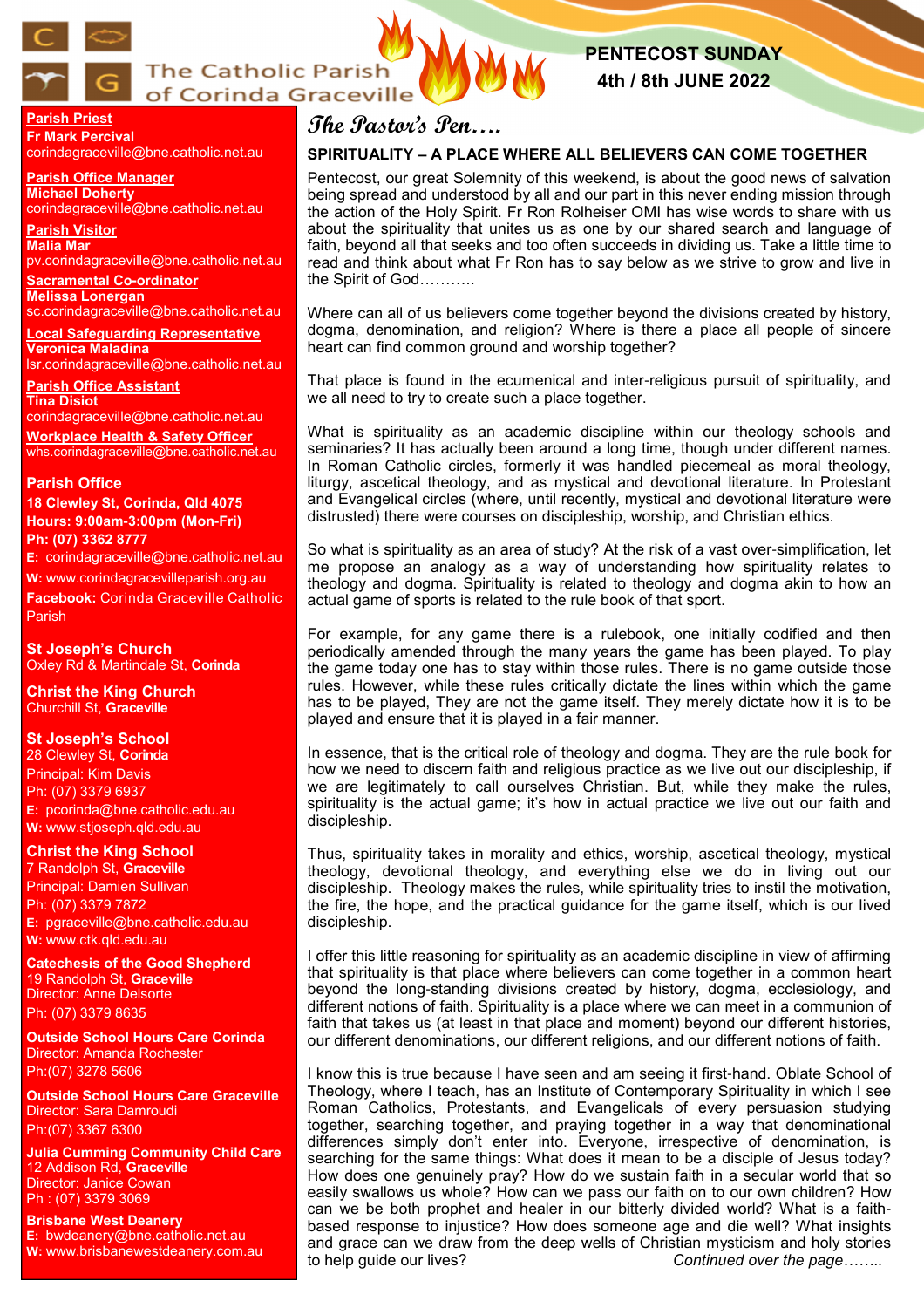# **The Pastor's Pen continued ….**

Everyone has the same questions, and everyone is searching at the same places. Denominationalism recedes when spirituality takes over.

Moreover, this doesn't just pertain to being together beyond the differences of denominations among Christians; the same holds true vis-a-vis our separation from other world religions. The questions we are grappling with as Christians are the same questions that Hindu, Buddhist, Islamic, Taoist, and other believers are grappling with, and they are looking to us for help even as we are looking to them for help. In spirituality, Christians learn from Sufi Islamic mystics, even as Islamic believers delve into Mariology and Christian mysticism. Buddhist, Hindu, and Taoist believers pick up the Spiritual Exercise of Saint Ignatius, even as Christians learn from various Buddhist and Hindu methods of meditation.

Jesus assured us that in God's house there are many rooms. Spirituality is one of those rooms. Spirituality is the room where all who are caught-up in a common need, common search, and common hope, can bracket for a time their denominational and religious differences and search together.

Don't get me wrong, this doesn't take away with our differences; but it gives us a place where we can be in a community of life and faith with each other, beyond those differences.

# *Fr. Mark Percival. MA, PP.*

### **St Vincent de Paul Winter Appeal 11th & 12th June 2022**

This year your local conference has been busy assisting people who were affected by the 2022 floods. In fact conference members have made 59 contacts, most involving visits, to flooded residents. With the benefit of the SVDP Disaster Relief appeal, we have been able to help many families and individuals to make the start towards recovery from the devastation they endured. We are also grateful to generous parishioners who have provided funds for further support for the flood affected.



As you would be aware, the needs of other vulnerable people within the community have been ongoing during this time, and your local Vincentians have continued to visit and support them. We can only do this through the generous and ongoing donations of our parish community. We can assure you that your support is much appreciated by the conference. It helps us come to the aid of those who struggle to meet their bills, including rental, medical and utilities, while still continuing to feed their families. This becomes particularly difficult during the winter months when power bills rise and warm clothes are needed.

If you are able to assist us in this ongoing outreach, please support our St Vincent de Paul (Christ the King and St Joseph's Conference) Winter Appeal.

You can do this by transferring money online to our account:- **BSB: 064786 ; Account Number: 100026057: Account name: SVDP Christ the King and St Joseph's Corinda Graceville Conference**, or by making a **deposit** in **any branch of the Commonwealth Bank** to**: Account identification No. 4000 0032 5284 Agent No. 8064 Name of account: Archdiocesan Development Fund.** 

You may also use one of the SVDP envelopes available in the church, and placing this (or a plain envelope marked SVDP) with the parish collection or at the parish office. Donations can also be posted to Post Office Box 97, Corinda (do not enclose cash in the post). If you would like a receipt, please use your name as the reference.

Finally, please pray for your local Vincentians, and consider whether you are being called to join them in their outreach. For further information on membership, email ctksj4075@svdpqld.org.au.

**Planned Giving envelopes are now available in the pigeon holes at the front entrances at both churches.** If you give via envelope please collect your Planned Giving envelope packs after Mass this weekend.

If you are not already a Planned Giver and wish to commence regular support for your parish, either via envelope, Direct Debit, or Credit Card, please contact the Parish Office for further details. Your support of the parish is greatly appreciated.

| <b>PRAYER of the PEOPLE of</b><br><b>CORINDA GRACEVILLE CATHOLIC PARISH</b>                                                                                                                                                                                                                                                             |                                                                                    | <b>LITURGICAL CALENDAR</b><br>(Printed so that users may pray daily the Liturgical Prayer of the Church)                                                                                                                                                                                                       |
|-----------------------------------------------------------------------------------------------------------------------------------------------------------------------------------------------------------------------------------------------------------------------------------------------------------------------------------------|------------------------------------------------------------------------------------|----------------------------------------------------------------------------------------------------------------------------------------------------------------------------------------------------------------------------------------------------------------------------------------------------------------|
|                                                                                                                                                                                                                                                                                                                                         |                                                                                    | <b>LAST DAY OF EASTER TIME</b>                                                                                                                                                                                                                                                                                 |
| Good Shepherd, be with us as we make our way<br>in these days by faith.<br>Guide and shape us<br>so that our minds and hearts resemble yours,<br>so that you come to reign as the Lord and King of our lives.                                                                                                                           | SUN, 5 JUN<br>Vigil:<br>Day:<br>MON, 6 JUN                                         | PENTECOST SUNDAY - Solemnity<br>Gen 11:1-9 or Ex 19:3-8, 16-20 or Ezek 37:1-14 or<br>Joel 3:1-5; Rom 8:22-27; Jn 7:37-39<br>Acts 2:1-11; Rom 8:8-17; Jn 14:15-16, 23-26<br><b>TENTH WEEK IN ORDINARY TIME</b><br>The Blessed Virgin Mary, Mother of the Church                                                 |
| Help us to hear and welcome the Good News<br>of your loving kindness and mercy,<br>renewing us in the grace of Christ.<br>Fill us with the Holy Spirit<br>so that we can joyfully live and share your light.<br>Protect us, forgive us and like St. Joseph help us to discern<br>and do the will of our Loving God and Father.<br>Amen. | TUE, 7 JUN<br>WED, 8 JUN<br>THU, 9 JUN<br><b>FRI, 10 JUN</b><br><b>SAT, 11 JUN</b> | - Memorial<br>Gen 3:9-15, 20 or Acts 1:12-14; Jn 19:25-34<br>1 Kg 17:7-16; Mt 5:13-16<br>1 Kg 18:20-39; Mt 5:17-19<br>St Ephrem, deacon, doctor of the church, hymn writer<br>- Optional Memorial<br>1 Kg 18:41-46; Mt 5:20-26<br>1 Kg 19:9, 11-16; Mt 5:27-32<br>St Barnabas, apostle, patron saint of Cyprus |
| Mary, Mother of Our Lord and of the Church. Pray for us.<br>St. Joseph, husband, father and worker. Pray for us.<br>St. Mary of the Cross, MacKillop,<br>woman of courage and hope. Pray for us.                                                                                                                                        | SUN, 12 JUN                                                                        | <i>- Memorial</i><br>Acts 11:21-26, 13:1-3; Mt 10:7-13<br><b>ELEVENTH WEEK IN ORDINARY TIME</b><br>The Most Holy TRINITY - Solemnity<br>Prov 8:22-31; Rom 5:1-5; Jn 16:12-15                                                                                                                                   |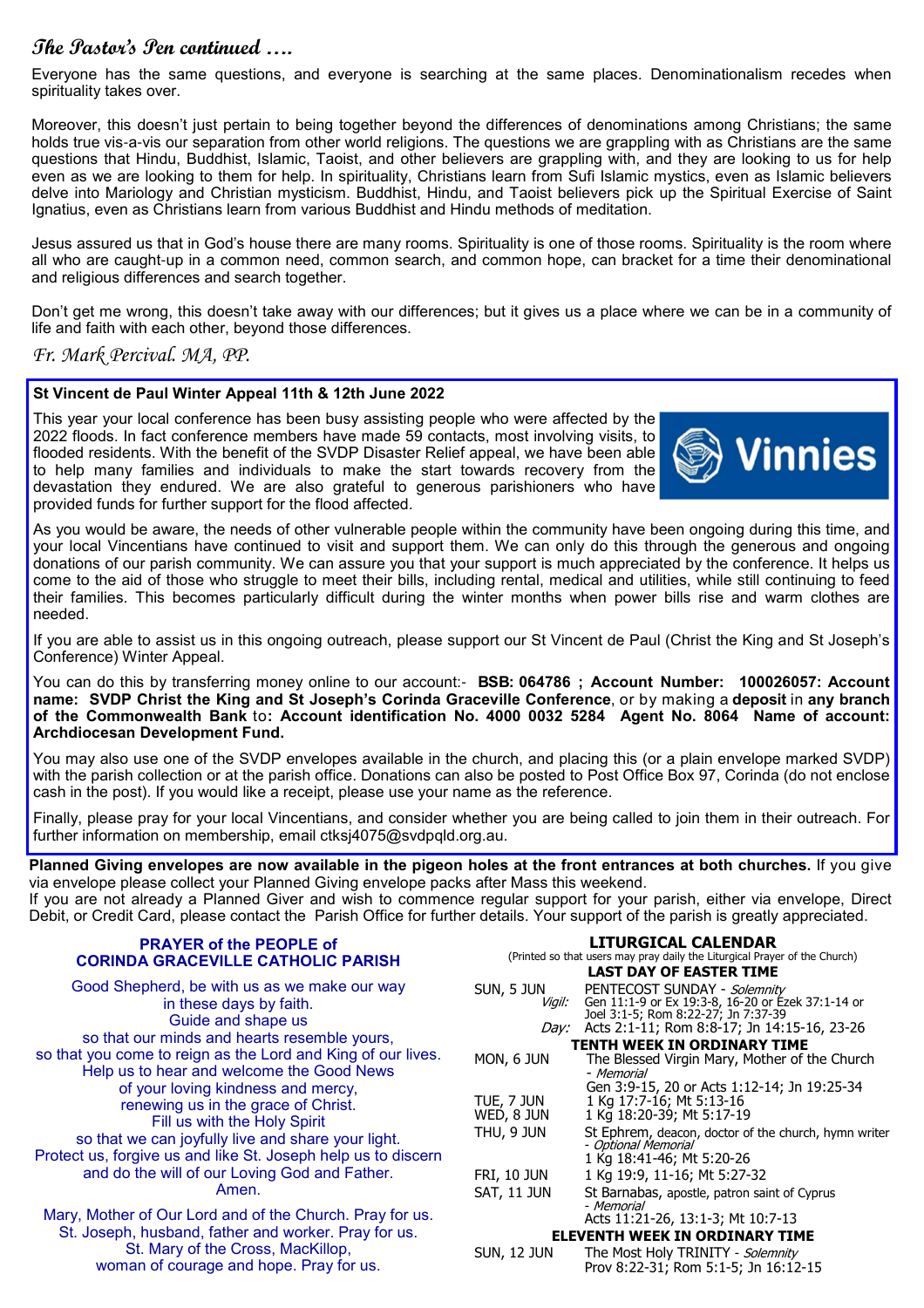**St Joseph's School Sponsored Mass:** welcome to the students, families and staff of St Joseph's School Corinda who help us celebrate the coming of the Holy Spirit at Pentecost at the Saturday evening Mass. Thank you for adding so much 'spirit' to our celebration!

**Children's Liturgy of the Word:** at the 8am Mass today, Sunday 5th June at St Joseph's. This will conclude Children's Liturgy of the Word for Term Two due to the Christ the King School Sponsored Mass on 12th June and the First Holy Communion Masses on 19th June.

**Christ the King School Market Day (mini fete): Sunday 5th June starting at 10.30am:** please come along and join in the fun, have morning tea or lunch, take home some goodies and support our wonderful Christ the King School community.

**Parish Choir practice:** Thursday night 9th June at 7.00pm. Please note the new starting time of 7pm for all choir rehearsals. The choir will next be singing at the 5.30pm Mass for Feast of Corpus Christi. New members always welcome.

**Youth Group:** for high school aged youth on Friday 10th June from 6.30pm to 8.30pm, starting with a light meal, in St Joseph's Hall Corinda. Youth group is held every Friday evening of the school term.

**The new stained glass window of St Joseph:** will be dedicated at the 8am Mass on Sunday 12th June at St Joseph's Church Corinda. Morning tea will be served after Mass. Please bring a plate to share. All welcome.

**Christ the King School Sponsored Mass:** will be celebrated at the 9.30am Mass next Sunday 12th June. The school community will join with the parish community to celebrate Trinity Sunday together.

# **Anointing Mass: 10am on Wednesday 15th June at St Joseph's Church.** All are most welcome to this special Mass in which the Sacrament of Anointing will be celebrated.

**Parish Finance Council Meeting:** 7.00pm on Thursday 16th June at the Parish Office.

**St Vincent de Paul:** meets 8am Friday 17th June 2022 at the Parish Office.

**First Holy Communion:** will be celebrated at all Masses on the weekend of 18th and 19th June as we celebrate together the feast of Corpus Christi - the Most Holy Body and Blood of Christ. Please continue to pray for the children of our parish as they continue their preparation towards First Holy Communion.

#### **As we conclude NATIONAL RECONCILIATION WEEK 2022 we pray together…….**

Holy Father, God of Love, you are the Creator of this land and of all good things.

We acknowledge the pain and shame of our history and the suffering of our peoples, and we ask your forgiveness.

We thank you for the survival of indigenous cultures.

Our hope is in you because you gave your Son Jesus to reconcile the world to you.

We pray for your strength and grace to forgive, accept and love one another,

as you love us and forgive and accept us in the sacrifice of your Son.

Give us the courage to accept the realities of our history so that we may build a better future for our nation.

Teach us to respect all cultures. Teach us to care for our land and waters.

Help us to share justly the resources of this land.

Help us to bring about spiritual and social change to improve the quality of life for all groups in our communities,

especially the disadvantaged.

Help young people to find true dignity and self-esteem by your Spirit.

May your power and love be the foundations on which we build our families, our communities and our nation,

through Christ our Lord. Amen.

*We acknowledge the traditional custodians of these lands on which we gather, the Yuggera and Turrbal peoples, and pay our respects to their Elders past, present and emerging. We acknowledge the continued deep connection and relationship of Aboriginal and Torres Strait Islander peoples to this country and commit ourselves to the ongoing journey of Reconciliation***.**

*We pray for the good health, strength and healing of:* Ron Atkins, Mona Lissa Buckley, Alan Carr, Bridie Carr, Beryl Clark, George Cole, June Denham, Ian Douglas Coles, Maureen Doherty, Nash Giles, Carla Gill, Rachel Gillespie, Maureen Gleeson, Bob Healy, Myrna Healy, Clare Hickey, Ned Hiller, Mark Inmon, Anthony Leo, Fr Frank Lourigan, Gordon McCormack, Neil McCormack, Kevin McErlean, Jack McLaughlin, Colin McLeod, Geraldine McLeod, Maureen McNamara, Margaret Mealey, Damien Mollard, Julene Montgomery, Adam Morrison, Monica Morrison, Jan O'Donoghue, Jimmy O'Keefe, Taavi Orupold, Emma Parer, Genevieve Parer, Shelly Parer, Dawn Punter, Sr Bernadetta Robinson olsh, Mary Shand, Tony Stark, Sr Cyprian Thureson pbvm, Pauline Thureson, Fr Ho Tran SVD, Geoffrey Trenear, Thao Trinh, Paul Vickers, Rebecca Wallace, Nick Willemsen, Frank Zubeldia. We pray for all who are suffering from Covid19. *We remember and pray for all our parishioners living in aged care.* 

*May the recently deceased rest in peace:* Kevin McMonagle, Claire Moore, Joe Cavanagh, Patricia Garozzo, Michael Bathersby, Br Alan Moss cfc, John Davis, Maelisa Hartley and for all those who have died from Covid19

*We pray for those whose anniversaries occur about* this *time:* Joan Kent, Clarence McNamara, John Barry, Mitchell Hardy, Roy Gleeson, Monica Carmody, Lola Campbell, Anne Nagle, Imelda Lourigan, Leonie Walker, Kathleen McDonough, Elizabeth Maltet, Carolina & Carlo Botto, Roy Howard, June Egert, Sr Sarah O'Leary olsh, Dot Barker, Marjorie Crist, Bob Barns, Neal Kent, Peter Falzon, Wanda Warzywoda, Maurice Bredhauser



100% Australian owned and operated by the **Catholic Church**